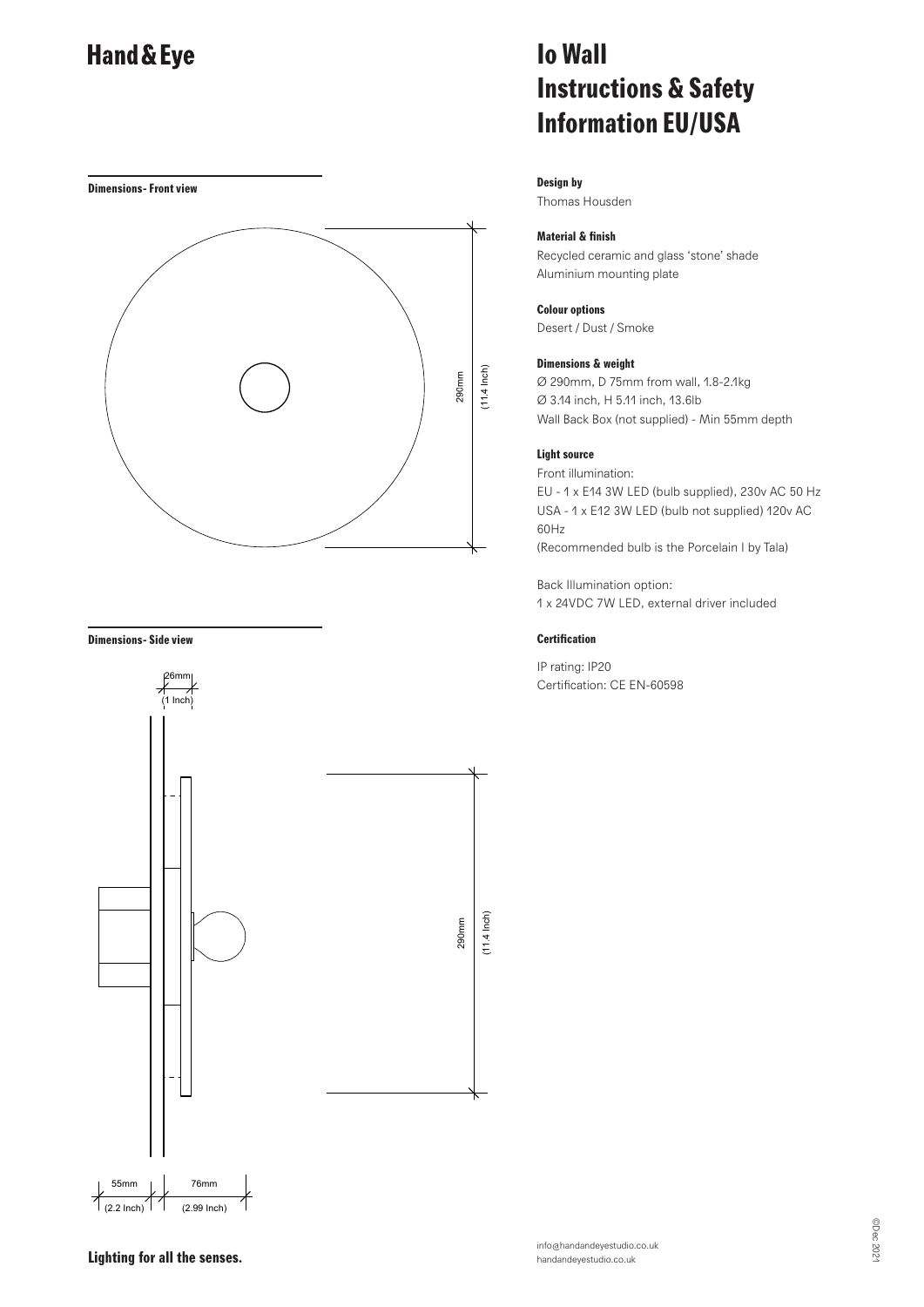### **Io Wall Safety Information EU**

- Please read the instructions before assembly or installation.
- Make sure mains power is off during installation.
- Be sure to use a suitably qualified person for installation as the lights require connecting to mains power.
- Install the light in conformity with all relevant local building regulations/codes and standards.
- Make sure the wall is suitably prepared to ensure a solid fixing method and substrate.
- The recycled ceramic shades is breakable and should be treated suitably.
- Do NOT bring the light in contact with water or locate the lamp in a wet location.
- Note that the option with rear illumination requires a remotely located driver to power the LED strip.
- The driver should be suitable for 24v DC LED strip, 10w per metre (total 7w), constant voltage. Driver must be SELV (USA- class 2).
- For LED module replacements contact Hand & Eye
- The recomended bulb is the Tala Porcelain 1. Please contact Hand & Eye or Tala for replacements.
- If the lamp (bulb) needs to be replaced, we recommend removing the bulb only when the new bulb is ready for installation.
- Note that the light requires a wall recess / back box.
- If any cable is damaged, this should only be replaced by the manufacturer or a similarly qualified person.
- Used electrical equipment (WEEE) should not be mixed with general household waste. Please recycle. Our products can be dismantled prior to disposal.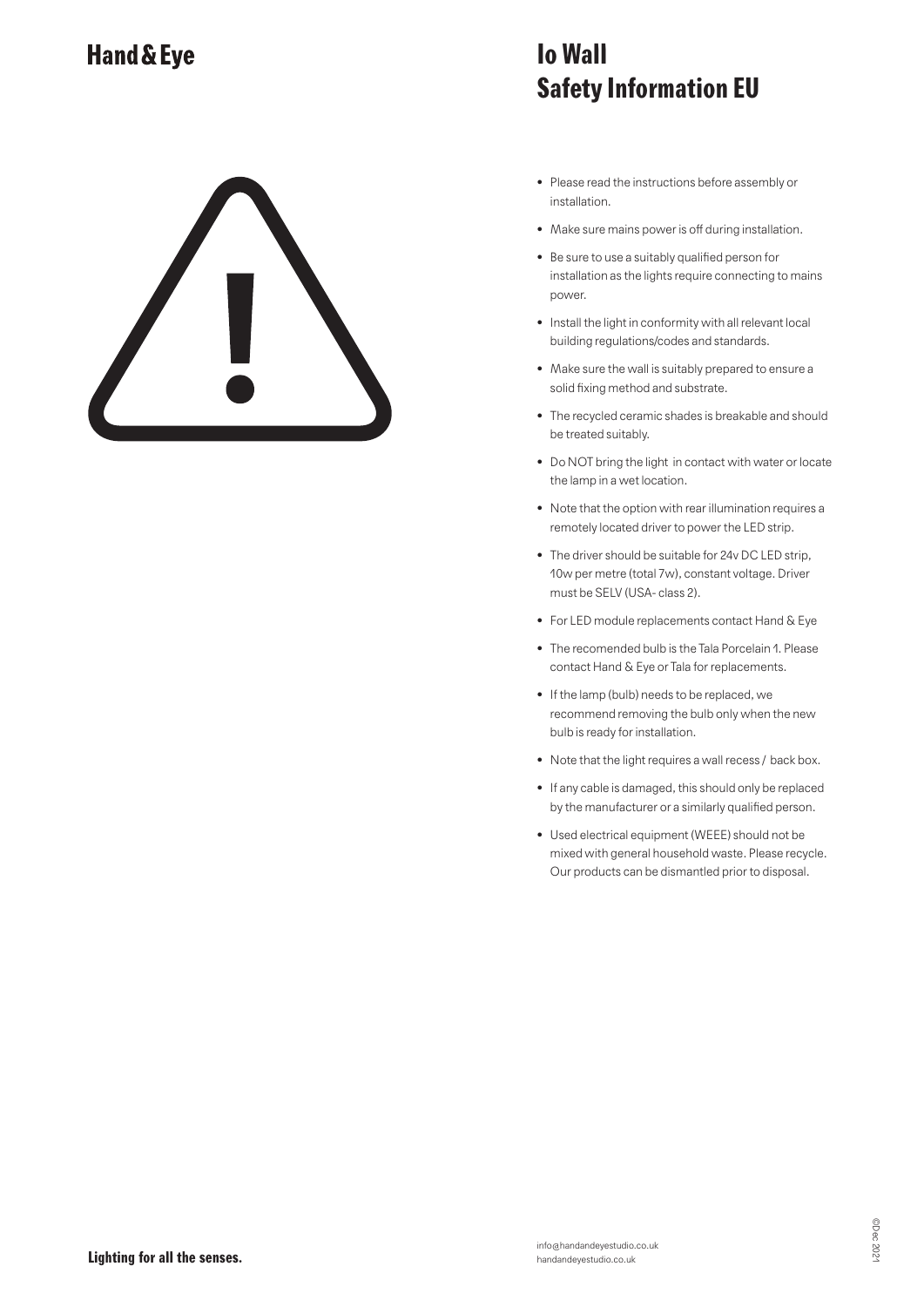#### **Diagram 1**

Lamp components

- 1. EU LED E14 lightbulb (3w) USA - LED E12 lightbulb (3w)
- 2. Fixing insert
- 3. Recycled ceramic and glass shade
- 4. Back plate
- 5. Lamp holder + cable
- 6. LED and fixing plate
- 7. Back box (not supplied) USA - Allow 4 inch Raco EU - optional

# **Io Wall Assembly Instructions 1/3**

### **Steps**

### **1 Preparation**

The Io wall light comes with components 4 & 5 pre-assembled. Optional component 6 comes pre assembled to its fixing plate.

The following things will need to be sourced before installation:

- A back box if required under local building regulations of suitable depth.
- Screws and wall plugs for mounting optional LED and for mounting back plate if NOT using back box

We recommend having the following tools:

- Drill suitable for wall substrate
- Wire stripper & cutter
- Screw driver
- Tape measure & pencil

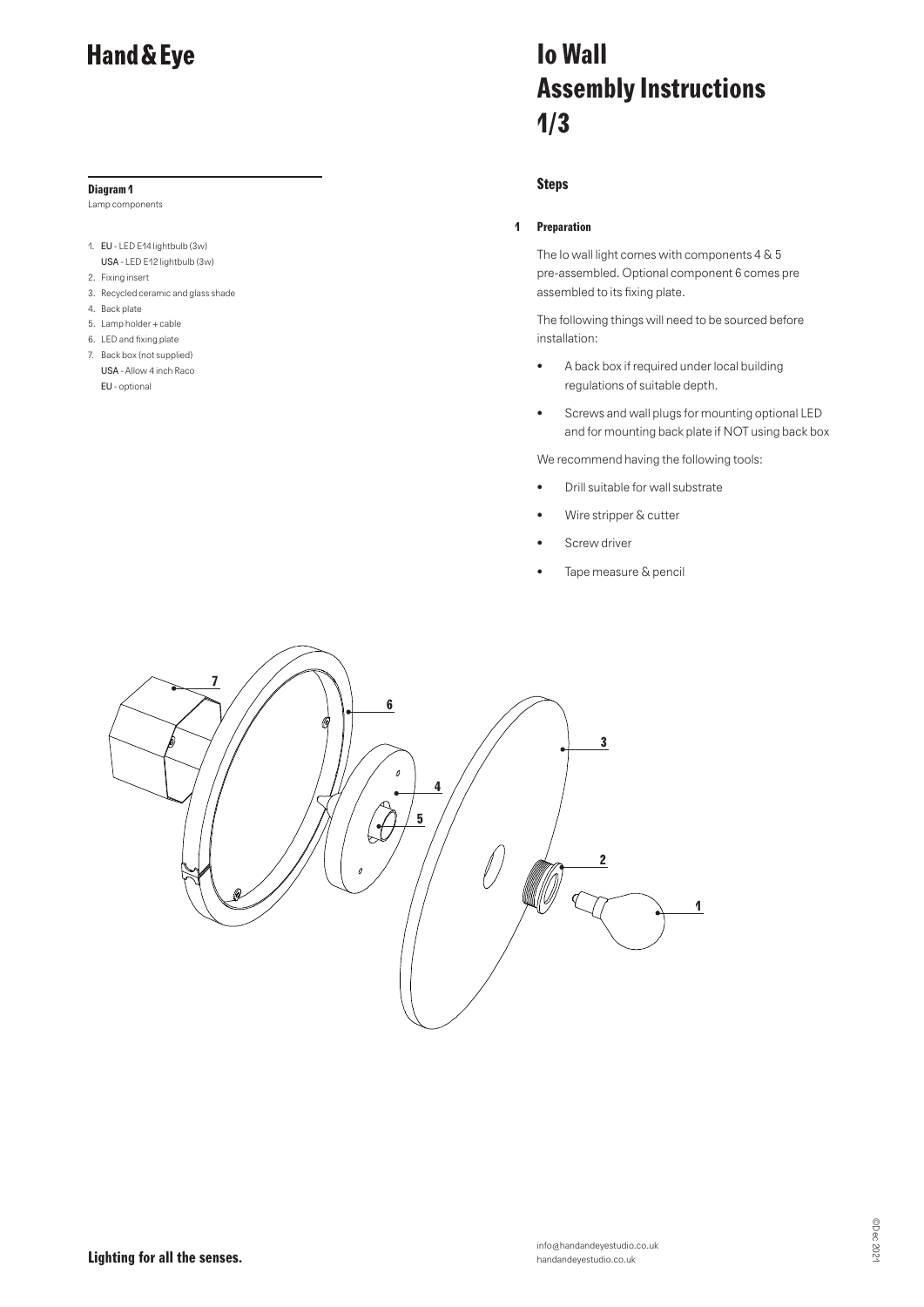### **Diagram 2**

Assembly Step 2-5

- 4. Back plate
- 5. Lamp holder
- 6. LED and fixing plate
- 7. Back box (not supplied)
- 8. Connector blocks(s)
- 9. Wall
- 10. Bolts (supplied)



### **Diagram 3**

Electrical Wiring Diagram



switch both LED light sources together

OR

switch both LED light sources separately



# **Io Wall Assembly Instructions 2/3**

### **2 Attach back box to wall**

The Io wall light is designed to be installed using a deep back box allowing the lamp holder to be recessed into the wall.

In the USA the lamp is designed to operate with a deep 4" Raco metal back box (with screw holes at 90mm centres)

In the UK / EU the lamp can be used with a deep back box with 60mm screw centres. Ensure all back boxes are a minimum of 50mm deep.

### **Note!**

- Install the back box to manufacturers recommendations.
- Ensure the back box is adequetly secured to the wall to accomodate the weight of the lamp
- If local building codes allow, the back box can be omitted.

### **3 Attach LED & Fixing Plate (Optional)**

Centrally locate the optional back illumination LED halo (6) around the installed back box. Secure into the wall substrate using suitable screws. Ensure this is accurately centred to the wall light position.

### **4 Connecting the Power**

Connect the LED to the 24Vdc power supply from the supplied driver using the provided connector block (8)

Connect the light bulb to the mains power using the supplied connector block (8). See diagram 3.

### **Note!**

**10**

- Ensure the Power is OFF before connecting
- The driver must be located remotely within 10 metres of the light in an accesible location.
- Please read the driver manufacturer information
- Make sure the two circuits (SELV and 230v) are isolated.

### **5 Attach back plate**

Using the provided countersunk bolts (10), secure the metal back plate (4) to the back box (7) using either the USA (90mm) or EU (60mm) located holes. Alternatively screw directly to wall with suitable wall plugs without a back box if local codes permit.

Ensure the screw heads are flush to the face of the back plate and that the plate is securely fitted to the wall.

info@handandeyestudio.co.uk handandeyestudio.co.uk

**Lighting for all the senses.**